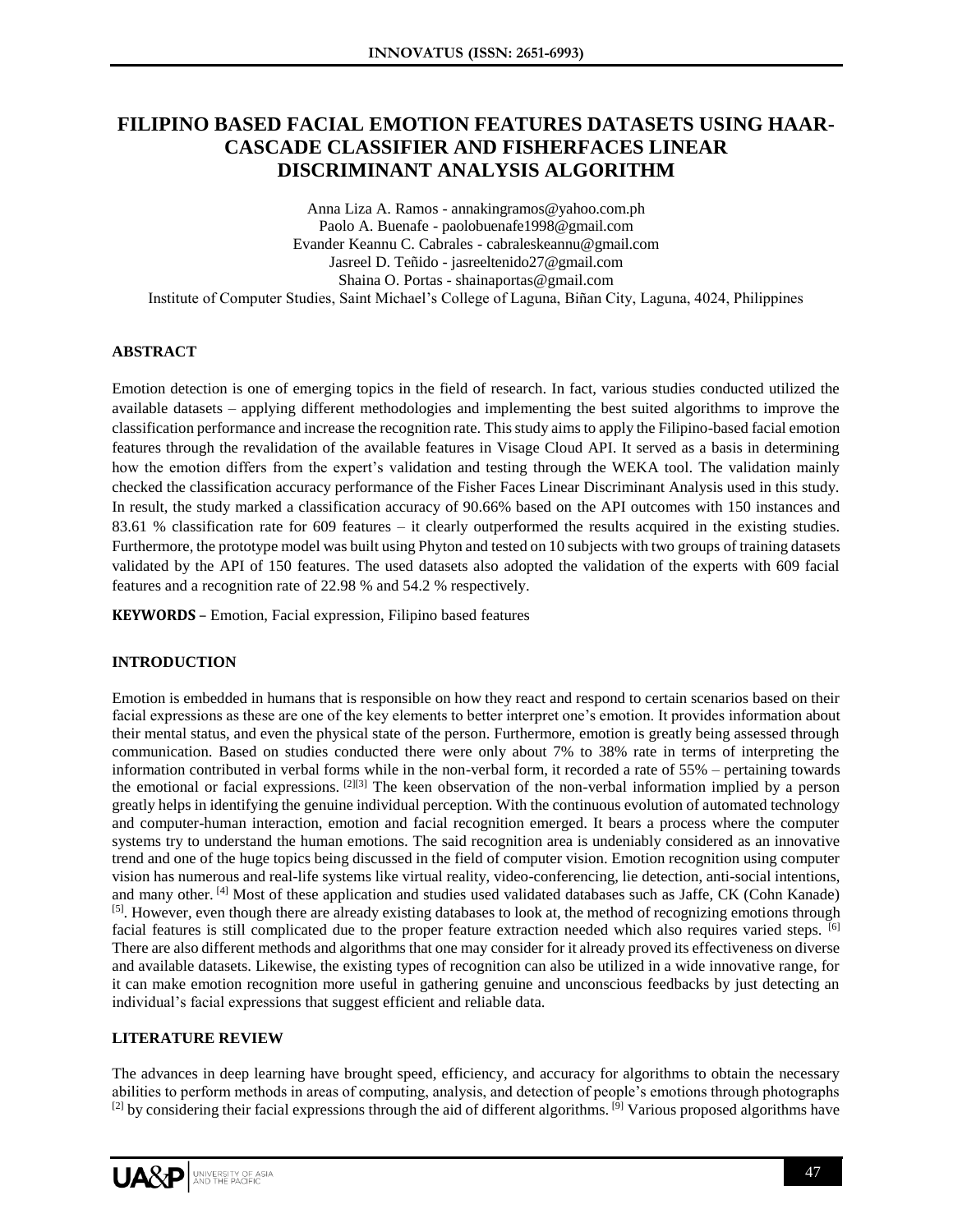already been proved as effective in the field of facial recognition [12] including the prevalent techniques and methodologies being employed for detecting face – a process that is also anchored to the different databases which set distinction between original and saved images. <sup>[13]</sup> Nevertheless, as proven in the existing studies, the facial and emotion recognition process is very complicated and thus, it also encounters different challenges that greatly motivated the researchers to seek for improvement through experimentations and cross validations. One of the methods being used in conducting the experiments is the Principal Component Analysis (PCA) where features are extracted using the JAFEE database. The recorded accuracy rate of emotion recognition utilizing the JAFEE database with the leaveone-out strategy is 95.71%; and a rate of 94.13% by using the cross-validation strategy – having seven (7) varied emotions by means of 2D-LDA and SVM. [15] Additionally, a study using CNN datasets with five experiments got an increment rate of 0.2737% founding on the facial temperature of the participants. [14] The combination of PCS, LDA, and ICA findings' issue pointed out that the noise and occlusion in scaling differs from image to image, and video stream movements of the observed faces. The noise issues were also affected by poses and angles of the faces particularly, the frontal and non-frontal views – therefore, making the PCA method essential in obtaining the bestsuited variables to be used in differentiating each emotion. [15] The use of Cohn Kanade database on the other hand, promotes the evaluation and development of an algorithm that allows automatic detection of the facial expressions. <sup>[16]</sup> The utilization of Indian Face datasets together with the use of OpenCV 2.4.2 implementation in the Haar Cascade Classifier acquired a 100% while the AND Caltech database with frontal face images as subjects marked 93.24% accuracy in detection provided with complex backgrounds. [17] The studies are also using the LDA technique for features extraction, and Fisher faces for real time facial expression testing [8] and with the intervention of Extended Cohn-Kanade datasets, it managed to have an accuracy rate of 56%. Notably, this method also got 90% in terms of recognition – leaving out the "disgust" emotion for the system is unable to detect it. <sup>[9]</sup> The widely used datasets lead the researchers to come-up with a Filipino-based facial feature datasets to provide a new insight and discover the unique features of a Filipino – to identify how it differs from the available datasets and to address the recommendation of the previous studies relating towards the re-validation of the Filipino-based features using Visage Cloud API. The researchers also employed a different algorithm in order to check its classification performance and recognition.

#### **Research Objectives**

- To build and utilize the Filipino-based facial features.
- To revalidate the facial expression using Facial Emotion API.
- To apply Haar-Cascade Classifier to detect face images; Fisher Faces Linear Discriminant for facial features classification.
- To build a prototype model that will detect the emotions through facial expressions.

#### **Theoretical Framework**

Fisher faces LDA Algorithm is a technique being used to maximize the separation between classes<sup>[8], [11]</sup> using Linear Discriminant Analysis. It is effective in terms of light condition and angle variation since there is no need for it to estimate the face surface under normal and light source director, no need to capture in different lighting condition, and does not accurate positions which means that the algorithm is flexible to handle different lighting conditions and angle variations. The difference and uniqueness of this algorithm addressed the issues in computing the discriminant vectors without the covariance matrix [10].

The Visage Cloud API is an in-cloud REST API that can be applied to different areas in implementing security like face detection, recognition, and classification of new data. The study used the API to determine the classification of the emotions implied in the captured images that are found in the Filipino-Based Facial Feature Database (FIL Database).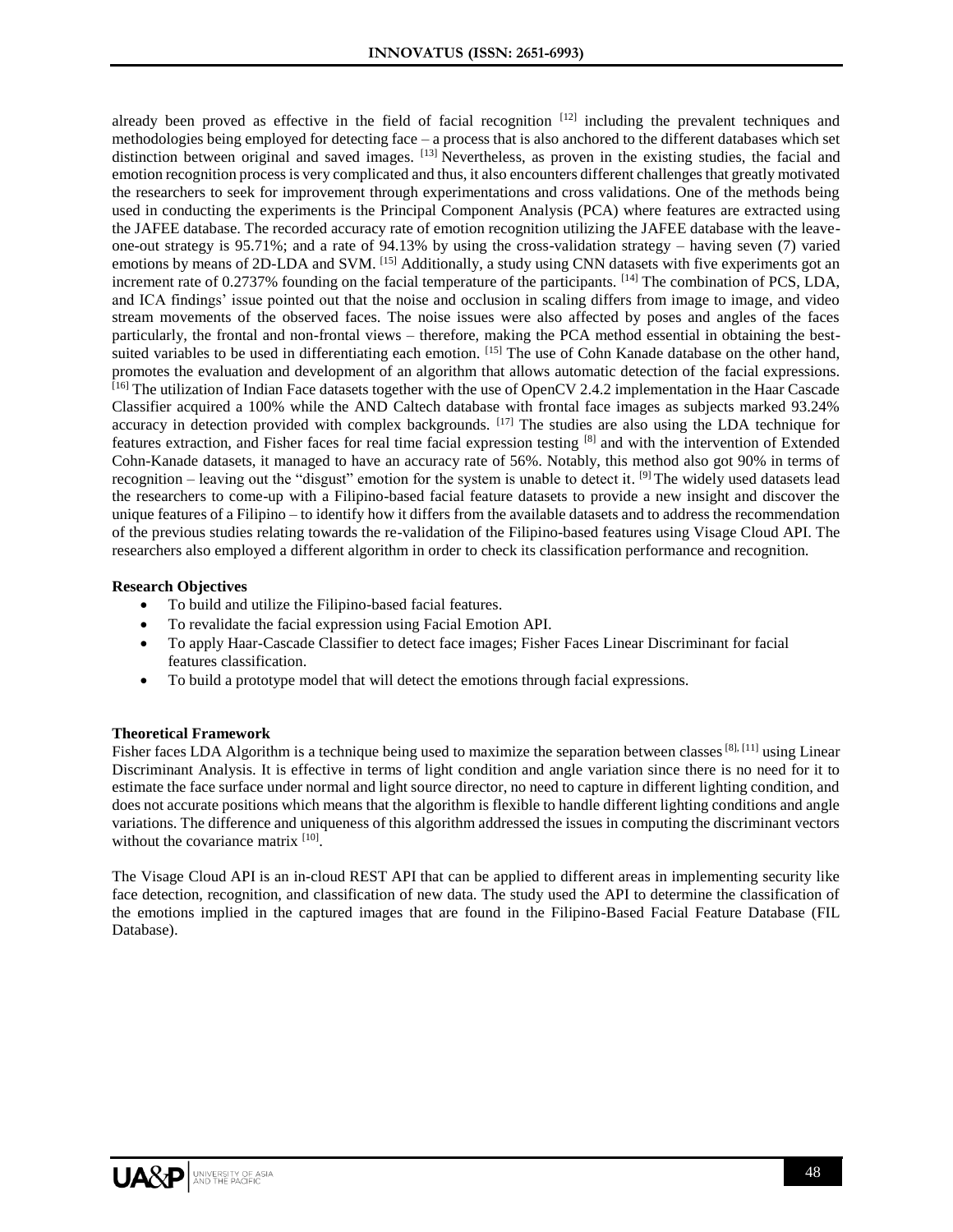

**Figure 1. Model of the study**

The Figure shows the conceptual framework of the study in which the model built the training dataset – composing of 609 original images and 150 re-validated images. The said images were then used for classification and testing the accuracy of the prototype based on actual application. Specifically, the model could detect face images using Haar-Cascade Classifier then it would be processed from its RGB to Grayscale then cropped to 300x300. After that, the cropped images would be then processed by applying the Fisher Liner Discriminant Analysis for feature extraction. The extracted images represent the weight vector of an image to be compared to the training datasets to detect the emotion.

# **METHODOLOGY**



*Building the training datasets:* The study built the dataset images which were participated by students ranging from 18-20 years of age with the help of experts to assist the subjects in portraying the required emotions such happy, sad, fear, neutral, anger, disgust, and surprised. The subjects agreed to the approval for the purpose of this study. The face images of the subject were captured using 16-megapixel camera in one (1) meter distance in frontal view. Furthermore, the study validated the 609 images through the help of psychologists by conducting two review techniques such as the correction of the subjects in portraying the emotion. The second review focused on checking of the still images by zooming in the images for clearer visibility of the significant features. On the other hand, these 609 images were processed with the help of Visage API as recommended by the previous studies. The API provided information of the emotion based from the face region of interest.



**Figure 2. Face Detection & Resizing**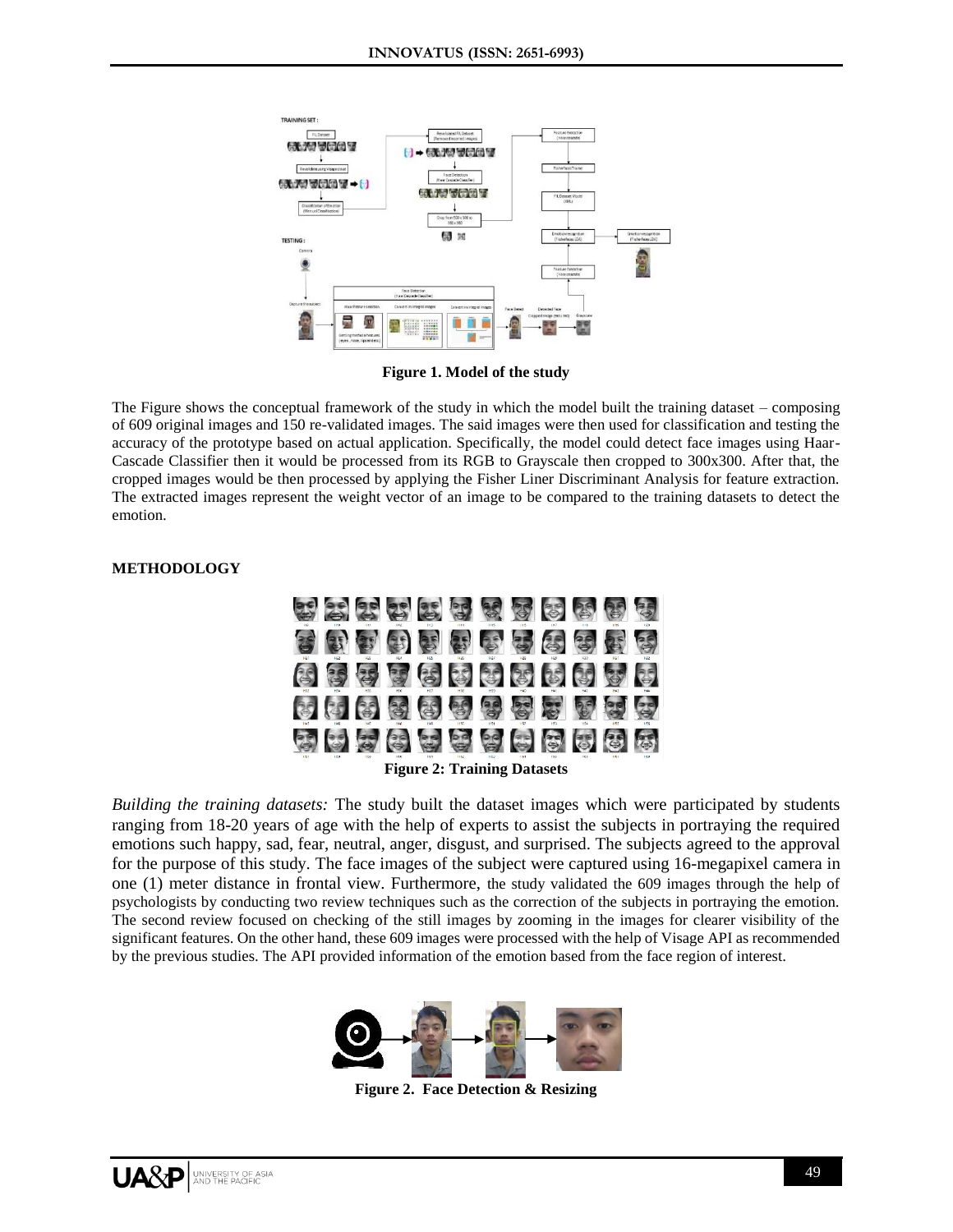The study used the Haar-Cascade Classifier for face detection particularly the most important part of the face image which comprises the nose, eyes, and lips of the subjects. The green box indicator served as the indication that the face was detected. The detected image would be converted into grayscale and cropped to 360 x 360. The algorithm used in this study marked a good performance and recorded high accuracy rates regardless of a simple or complex background in the images. [11]



**Figure 3. Extraction**

The facial features were extracted using the Fisherfaces Linear Discriminant Analysis where the image was computed based on the x and y coordinates of each image. The said coordinates were computed to calculate the covariance matrix in reducing the dimension of the images. Each image was represented in a vector  ${x_1, x_2, x_3, \ldots, x_n}$ . This would be classified based on the category of the emotion ${C_1, C_2, C_3, \ldots, C_n}$ . Each class of the emotion would be computed based on the mean value.Then, the over-all total mean of the entire class of emotion would be collected. In getting the new value of the image, the mean value of each class emotion would be used to subtract the weight value of the image class in that category  $(x_n)$  which would be the new value of the image  $(x_{nmt})$ .

$$
S_n = x_{nm} x_{nmt} + x_{nm} x_{nmt\ldots}
$$

Lastly, to generate the scatter matrix of the seven (7) emotions by computing the total number of each class consisted of 94 for anger, 85 disgust, 61 fear, 96 neutral, 104 happy, 80 sad, 89 surprise.

$$
Sb = 94(c_{1m} - m) (c_{1m} - m) +85(c_{2m} - m) (c_{2m} - m) .....
$$
eq.(2)

and within class scatter matrix which is the summation of all scatter matrices as  $S_{w}$ .

$$
S_w = S_1 + S_2 + S_3 + S_4 + S_5 + S_6 + S_7
$$
  
eq.(3)

*Building the Prototype Model***:** The prototype was built using an i5 core processing in Windows Operating System. The solution formulated was written in Python with integration to the Haar-Cascade Classifier which detected at least three (3) face subjects captured using an android smartphone attached to the application created by the researchers to capture the face images and Fisher faces LDA for recognition.

*Metrics of Evaluation***:** To evaluate the classification accuracy of the training datasets of 609 and 150 images, the WEKA tool was used. For testing the recognition of the built prototype, 10 subjects were requested to portray the emotion using the accuracy formula,  $A = (P/N)$  x 100 where P stands for the number of detected emotions and N represents the number of testing images.

> $Accuracy = \frac{No. \ Of \ detected \ emotions}{N = 0.64 \times 10^{-6} \ cm s}$ No. Of testing images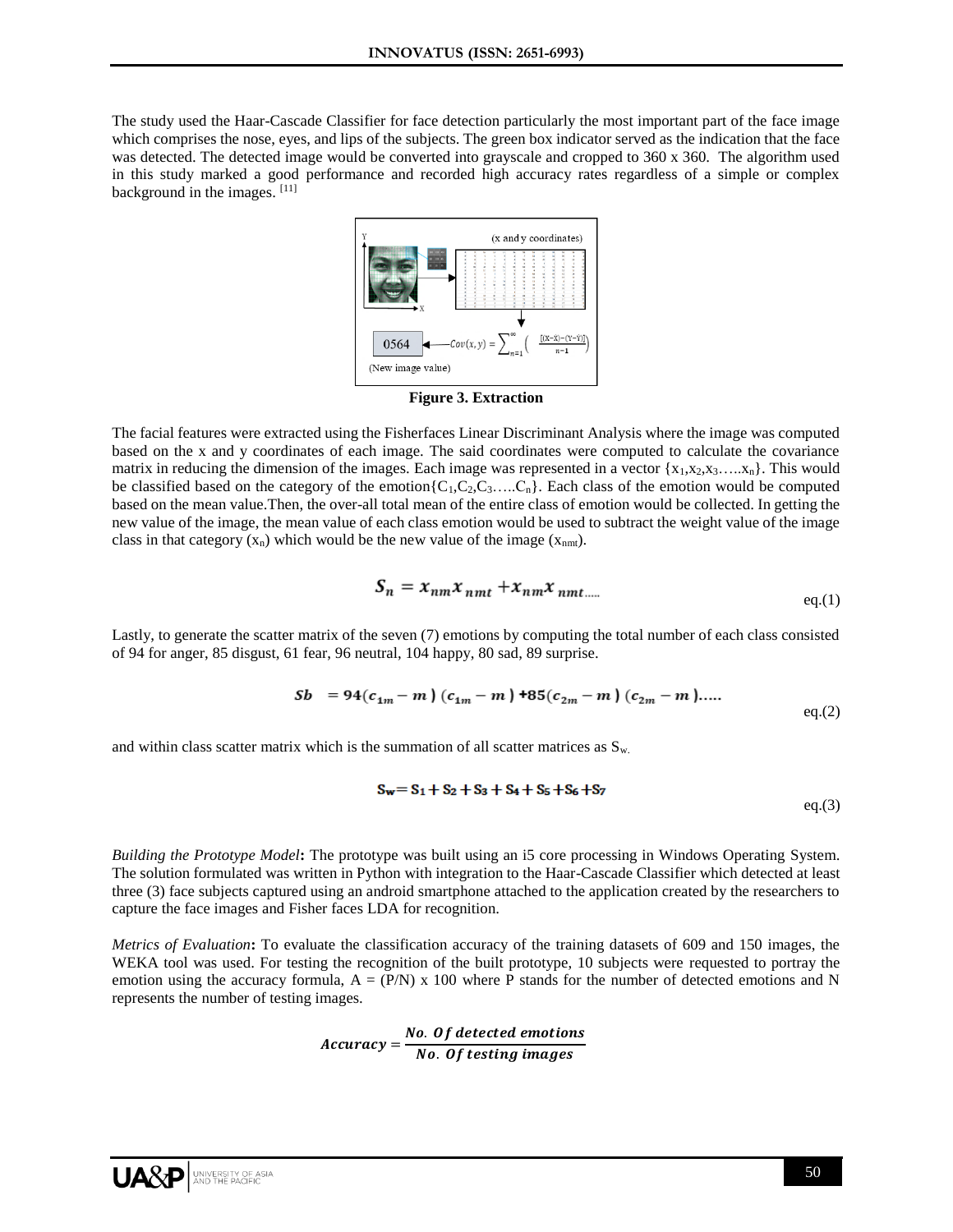### **RESULTS AND DISCUSSION**

| Emotion  | Original Images | <b>Revalidated Images</b> | Variance |
|----------|-----------------|---------------------------|----------|
| Surprise | 89              | 14                        | 75       |
| Sad      | 80              | 14                        | 66       |
| Happy    | 104             | $\mathfrak{2}$            | 102      |
| Neutral  | 96              | 61                        | 35       |
| Fear     | 61              | 8                         | 53       |
| Disgust  | 85              | 3                         | 85       |
| Anger    | 94              | 58                        | 36       |
| Total    | 609             | 157                       | 451      |

**Table 1: Number of validated images**

Table 1 shows the two sets of training datasets composed of 609 and 157 images. In the original images with a total of 609 items, the "happy" emotion got the highest number for it was easy for the subject to portray this emotion and also influenced by the fact the Filipinos are known as a happy people. However, the "fear" emotion got the lowest number for the subjects, based on observation and assistance provided by the experts, they find difficulty to project the said emotion – the subjects needed motivation and acting talent to properly portray it. On the other hand, the original images were re-processed to address the recommendation of the previous studies in revalidation of the images using the Visage Clould API. In result the "Neutral" emotion marked the highest score and the lowest were the "happy" and "disgust" emotion. This implied that the validation made by the experts using their eyes as a way of assessing the emotion was quite different against the results of Visage API that were calculated according to the significant features of the face images based on its x and y coordinates region of interest.

**Table 2. Comparative results of the revalidated and original images in classification accuracy.**

| Stratified cross-validation             | Revalidated    | Original      |
|-----------------------------------------|----------------|---------------|
| Correctly Classified Instances          | 136(90.6667 %) | 511(83.908 %) |
| <b>Incorrectly Classified Instances</b> | 14(9.3333 %)   | 98(16.092 %)  |
| Kappa statistic                         | 0.8833         | 0.8123        |
| Mean absolute error                     | 0.0373         | 0.046         |
| Root mean squared error                 | 0.1932         | 0.2144        |
| Relative absolute error                 | 11.6599 %      | 18.7735 %     |
| Root relative squared error             | 48.275 %       | 61.2749 %     |
| <b>Total Number of Instances</b>        | 150            | 609           |

The study fed the 609 images and 157 images to WEKA tool to test the classification accuracy. However, in the 157 images, the resampling method was used with 30 instances which represented the 150 images resulted to decreased in percentage. In particular, "Anger" emotion significantly decreased to 38%; "Neutral" decreased to 40.7% while the "Sad" and "Surprised" increased by 46.7%; and "Fear" increased to 26.7%. In result of this, the 150 images marked a classification accuracy of 83.09% and for the 609 images it recorded a classification accuracy of 90.66% using the applied eight (8)-fold cross validation using the Linear Discriminant Analysis.

**Table 3. Testing the Recognition Accuracy using the Prototype Model** 

| Recognition accuracy |              |          |  |  |
|----------------------|--------------|----------|--|--|
| <b>EMOTION</b>       | Re-validated | Original |  |  |
| SAD                  | 0%           | 100%     |  |  |
| <b>HAPPY</b>         | 0%           | 100%     |  |  |
| <b>NEUTRAL</b>       | 100%         | 50%      |  |  |
| <b>DISGUST</b>       | 0%           | 0%       |  |  |
| <b>ANGER</b>         | 40%          | 40%      |  |  |
| <b>FEAR</b>          | 0%           | 0%       |  |  |
| <b>SURPRISE</b>      | 0%           | 100%     |  |  |
| Total                | 22.98%       | 55.71%   |  |  |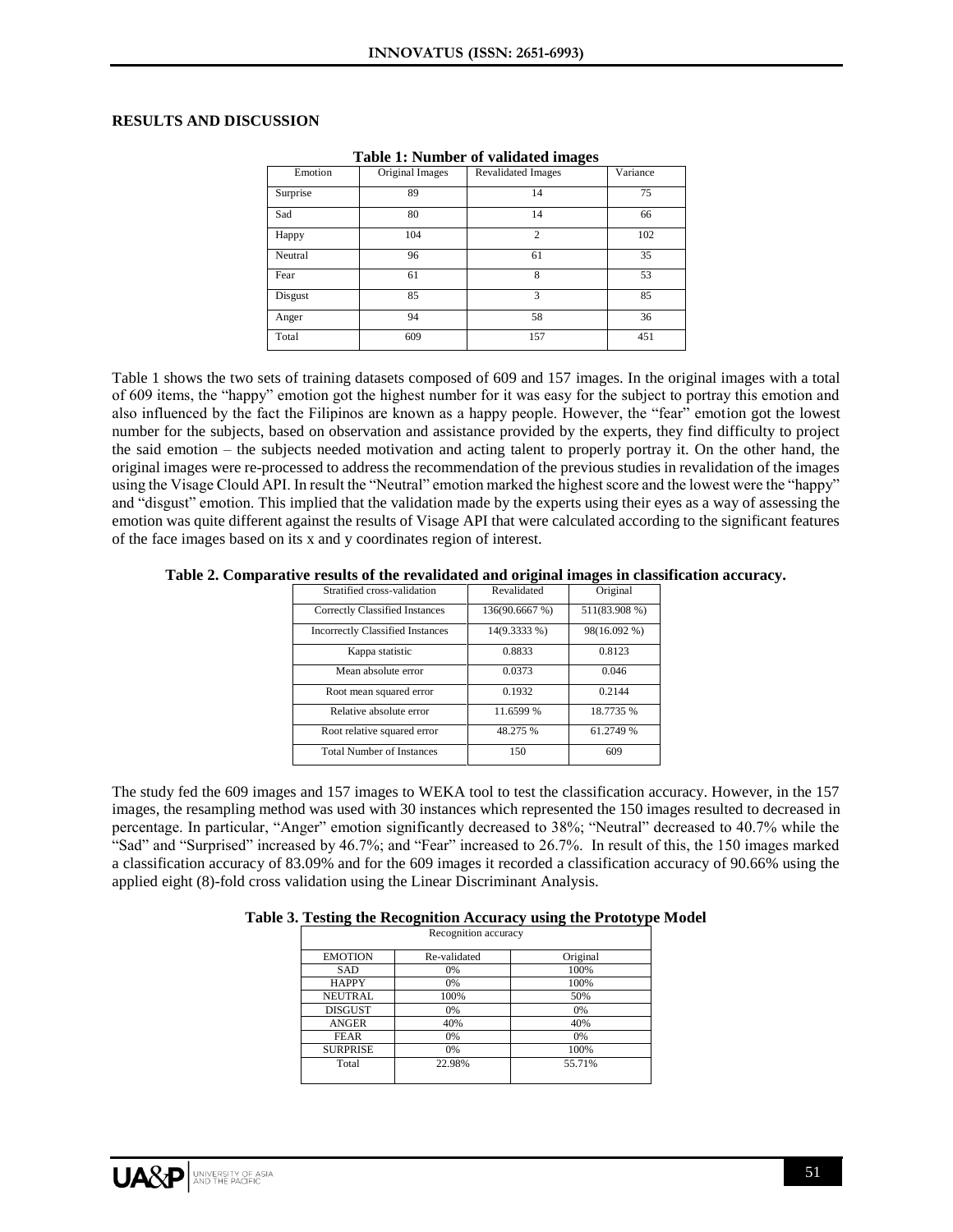Table shows the two datasets used in the study in checking the recognition accuracy using the built prototype model. In result, the 150 images noted a recognition rate of 22.98% while the 609 images marked a score of 55.71%. This confirmed that the algorithm used in this study outperformed the result of the previous study – utilizing the Filipinobased features datasets.

### **CONCLUSIONS AND RECOMMENDATIONS**

The application of the Fisherfaces LDA algorithm in this study outperformed the previous results in using the Filipinobased feature datasets. The re-validation as recommended in the previous studies, is not applicable to be used as the training datasets due to the significant decrease of the number of images' representation. Consequently, it is recommended in this study to retain the 609 images as the training datasets to be used for further researches. The study recommends the following measures to be considered:

- Add more datasets in different angle variations and ethnicity to increase the accuracy.
- Utilize the Filipino-based feature datasets and apply other algorithms and approaches.

#### **ACKNOWLEDGEMENT**

The researchers would like to acknowledge Ms. Jazmin Tan for reviewing the grammar and sentence structures of this manuscript. Also, special thanks to the panel experts, Dr. Lorena W. Rabago, Dr. Maryli F. Rosas and Ms. Raquel P. Bermudez for providing their valued inputs in making this study more relevant.

# **REFERENCES**

- [1] Chaudhari D. & Gosavi A. (2014). Facial Expression Recognition using Neural Network –An Overview. International Journal of Soft Computing and Engineering (IJSCE)
- [2] Dubey, M & Singh L. (2016). Automatic Emotion Recognition Using Facial Expression: A Review. International Research Journal of Engineering and Technology (IRJET)
- [3] Gosavi P. & Khot S. (2015). Facial Expression Recognition Using Principal Component Analysis. International Journal of Soft Computing and Engineering (IJSCE)
- [4] Islam, N & Loo, C. (2014). Geometric Feature-Based Facial Emotion Recognition Using Two-Stage Fuzzy Reasoning Model. SSN 0302-9743
- [5] Patil S. & Shukla P. (2016). Survey Paper on Emotion Recognition. International Journal of Engineering and Applied Sciences (IJEAS).
- [6] Belhumeur P., Hespanha J., & Kriegman D. (2015). Eigenfaces vs. Fisherfaces: Recognition Using Class Specific Linear Projection. IEEE Transactions on Pattern Analysis and Machine Intelligence, VOL. 19, NO. 7
- [7] Bhadauria S., Jadon R. S., & Jaiswal S. (2016). Comparison Between Face Recognition Algorithm-Eigenfaces, Fisherface and Elastic Bunch Graphmatching. Journal of Global Research in Computer Science
- [8] Singla R. (2016). A Literature Survey on Mood Detection System. (IJCSIT) International Journal of Computer Science and Information Technologies
- [9] Reddy P., Syed W., Uppalapti A., Vadakattu A., & Vasireddy A.. (2018). Emotion Detection through Facial Feature Recognition. International Research Journal of Engineering and Technology (IRJET)
- [10] Dhage V. & Ramteke P. (2014). Human Face Detection and Recognition using Genetic Algorithm: A Review. International Journal of Science, Engineering and Technology Research (IJSETR)
- [11] Bala J. & Fernandes S. (2014). Performance Analysis of PCA-based and LDA-based Algorithms for Face Recognition. International Journal of Signal Processing Systems.
- [12] Singh V., Shooken V. &Singh B. (2013). Review of PCA, LDA and LBP algorithms used for 3D Face Recognition. International Journal of Engineer ing Science and Innovative Technology (IJESIT)
- [13] Dubey M. & Singh L. (2016). Automatic Emotion Recognition Using Facial Expression: A Review. International Research Journal of Engineering and Technology (IRJET
- [14] Islam N., & Loo C. (2014). Geometric Feature-Based Facial Emotion Recognition Using Two-Stage Fuzzy Reasoning Model. SSN 0302-9743
- [15] Wang M. & Yee S. (2016). Determining Mood from Facial Expressions. CS 229 Project
- [16] Reddy K. S. M. (2017). Comparison of Various Face Recognition Algorithms. International Journal of Advanced Research in Science, Engineering and Technology Vol. 4, Issue 2
- [17] Cao B., Gao W., Shan S. & Zhao D. (2014). Extended Fisherface For Face Recognition From A Single Example Image Per Person. IEEE International Symposium on Circuits and Systems
- [18] Kumar G. & Saurabh S. (2016). A Comparative Study of Face Recognition Algorithms. International Journal of Recent Research Aspects Vol. 3, Issue 2.
- [19] Agarwal D., Saini A. & Saini R. (2014). Analysis of Different Face Recognition Algorithms. International Journal of Engineering Research & Technology (IJERT) Vol 3. Issue 11
- [20] Dimitoglou G., Johnson A., Murphy K., & Shelley J. (2014). Automatic Solar Cavity Detection Using Haar Cascade Classifier. Department of Computer Science, Hood College, Frederick, M. D,
- [21] Fernandez J. & Wilson P. I. (2014). Facial Feature Detection Using Haar Classifier. CCSC: South Central Conference JCSC 21,4